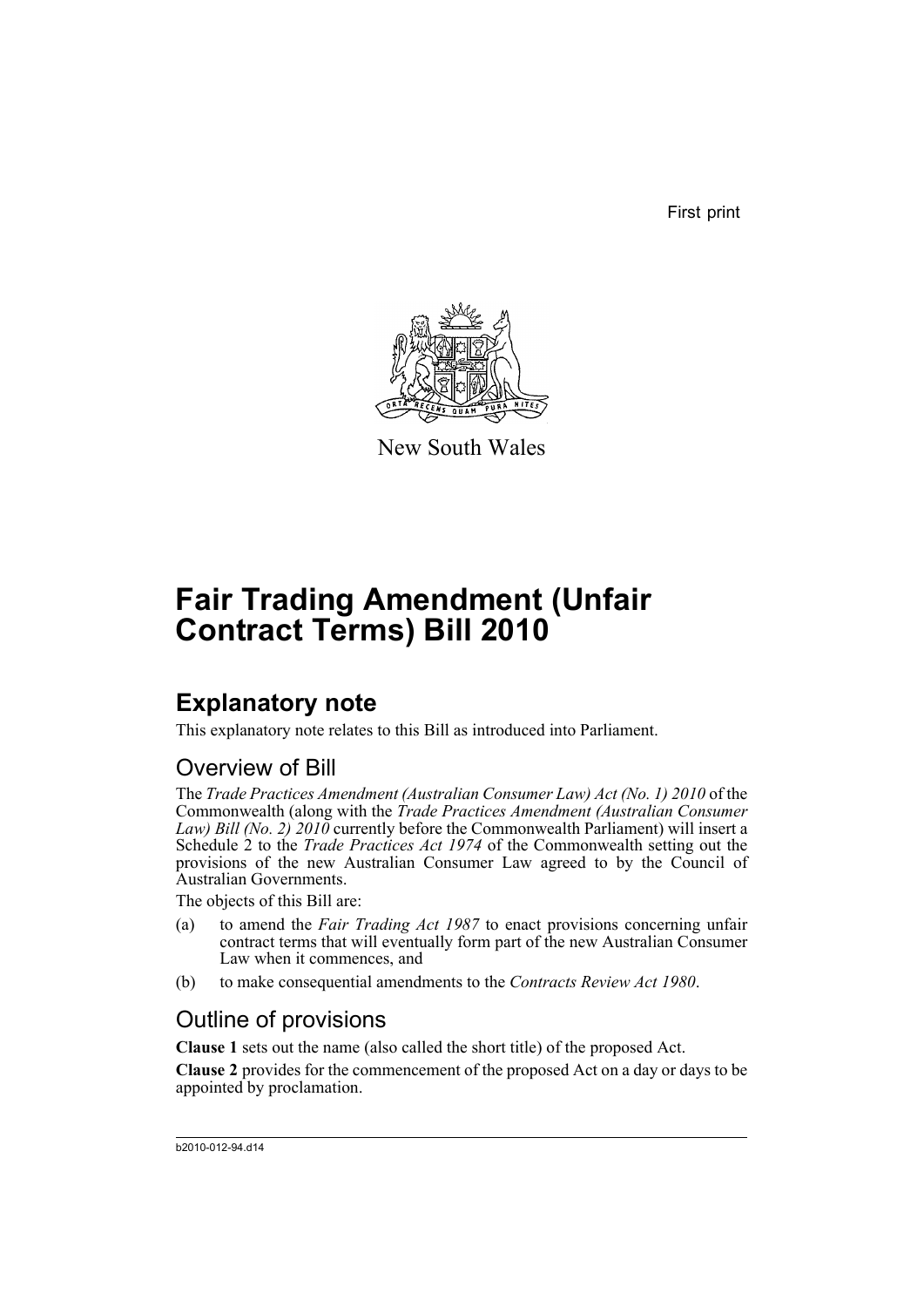Explanatory note

#### **Schedule 1 Amendment of Fair Trading Act 1987 No 68**

#### **Unfair contract term provisions from Australian Consumer Law**

**Schedule 1 [1]** inserts proposed Part 5G in the *Fair Trading Act 1987* containing provisions drawn from the new Australian Consumer Law relating to unfair terms in consumer contracts that are standard form contracts. A *consumer contract* is a contract for the supply of goods or services (or for a sale or grant of an interest in land in trade or commerce) to an individual whose acquisition of the goods, services or interest is wholly or predominantly for personal, domestic or household use or consumption.

The proposed Part contains the following provisions:

- (a) Proposed section 60ZC defines certain terms that are used in the proposed Part.
- (b) Proposed section 60ZD provides that an unfair term in a consumer contract that is a standard form contract is void, although the contract continues to bind the parties if it is capable of operating without the unfair term. If a contract claim in relation to a consumer contract containing such an unfair term is brought before a court or tribunal (such as the Consumer, Trader and Tenancy Tribunal) having jurisdiction to deal with the claim, the court or tribunal will be required to treat the term as being void.
- (c) Proposed section 60ZE provides that a term is unfair if:
	- (i) it would cause a significant imbalance in the parties' rights and obligations arising under the contract, and
	- (ii) it is not reasonably necessary in order to protect the legitimate interests of the party who would be advantaged by the term, and
	- (iii) it would cause detriment (whether financial or otherwise) to a party if it were to be applied or relied on.
- (d) Proposed section 60ZF gives examples of terms that may be unfair.
- (e) Proposed section 60ZG makes it clear that a term is not to be treated as being unfair to the extent that it defines the main subject matter of the contract, sets an upfront price payable under the contract or is a term required by a Commonwealth, State or Territory law.
- (f) Proposed section 60ZH provides that if a party to proceedings alleges that a contract is a standard form contract, it is to be presumed to be such a contract unless another party to the proceedings proves otherwise. The proposed section also sets out factors that a court or tribunal must take into account in determining whether a contract is a standard form contract.
- (g) Proposed section 60ZI provides for the proposed Part not to apply to certain kinds of marine contracts or to the constitutions of companies, managed investment schemes and other bodies.

Explanatory note page 2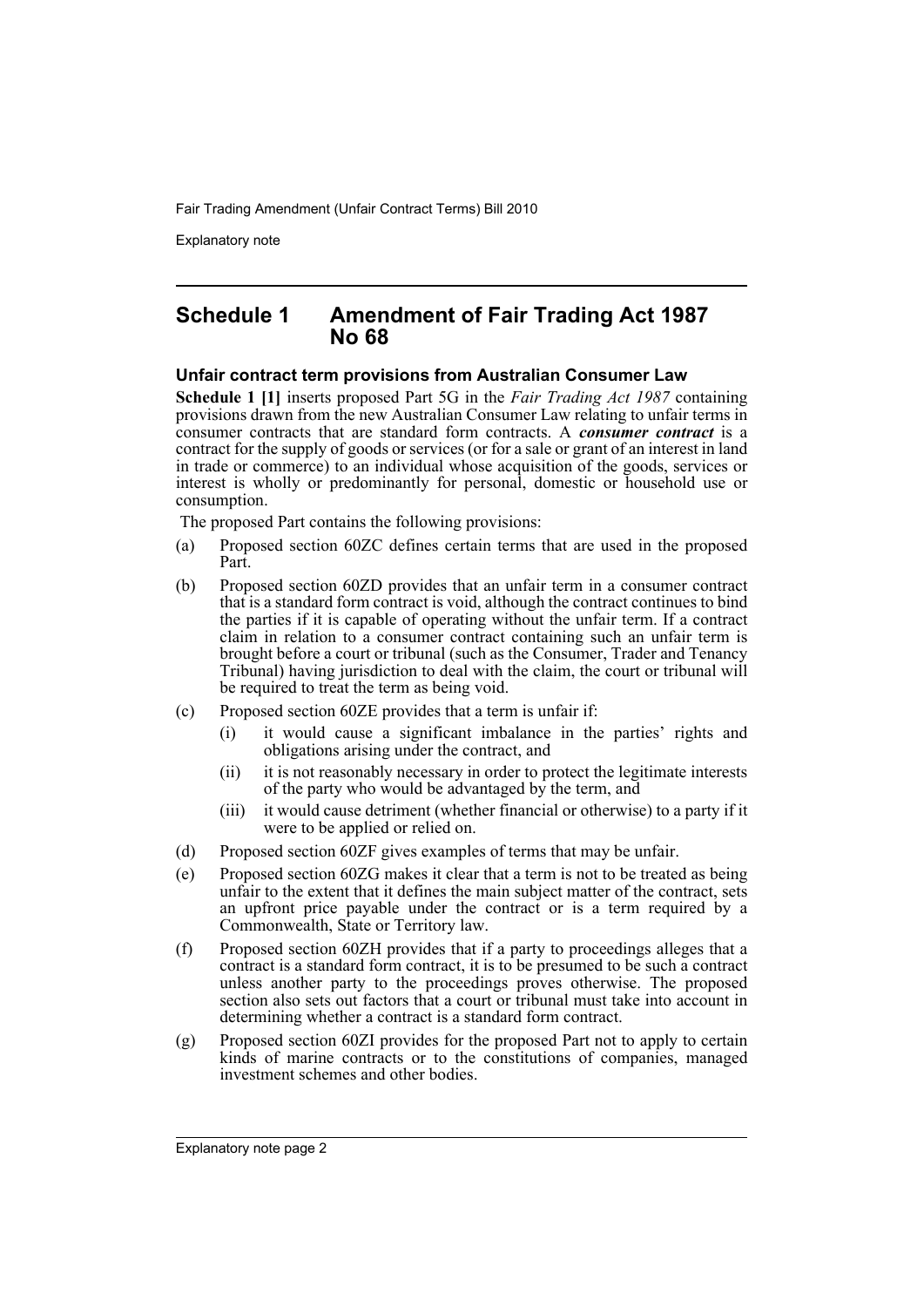Explanatory note

#### **Enforcement and remedies in relation to unfair contract terms**

**Schedule 1 [4]** inserts proposed section 64B in the *Fair Trading Act 1987* to enable the Director-General or, with leave, a party to a consumer contract that is a standard form contract to apply to the Supreme Court for a declaration that a term in contracts of that kind is unfair.

**Schedule 1 [3]** amends section 62 of the *Fair Trading Act 1987* to make it clear that a contravention of proposed Part 5G does not constitute an offence. **Schedule 1 [2]** amends section 61 of the Act to make it clear a reference in Part 6 of the Act (in which sections 61 and 62 are located) to a contravention of proposed Part 5G is read as a reference to a party to a consumer contract applying or relying on a term of the contract that has been declared to be unfair by the Supreme Court in an application made under proposed section 64B.

**Schedule 1 [5]–[13]** amend Part 6 (Enforcement and remedies) of the *Fair Trading Act 1987* to enable the Director-General and certain other persons to obtain certain other remedies in the event that a party to a consumer contract seeks to apply or rely on a term of the contract that has been declared to be unfair by the Supreme Court in an application made under proposed section 64B.

**Schedule 1 [14]** amends section 86A of the *Fair Trading Act 1987* to make it clear that the Minister or the Director-General may issue public warnings under that section in relation to business practices involving the use of terms in consumer contracts that are standard form contracts that are or may be unfair.

**Schedule 1 [15]** makes an amendment to section 89 of the *Fair Trading Act 1987* that is consequential on the amendments made to the *Contracts Review Act 1980* by Schedule 2.

#### **Savings and transitional provisions**

**Schedule 1 [16]** amends Schedule 5 to the *Fair Trading Act 1987* to insert provisions of a savings or transitional nature consequent on the enactment of the proposed Act. **Schedule 1 [17]** amends clause 12 of Schedule 5 to the *Fair Trading Act 1987* to enable the Governor to make regulations of a savings or transitional nature consequent on the enactment of the proposed Act.

#### **Schedule 2 Consequential amendment of Contracts Review Act 1980 No 16**

**Schedule 2** amends the *Contracts Review Act 1980* to make it clear that the provisions of that Act are not limited or restricted by, and do not limit or restrict the operation of, the provisions of proposed Part 5G of the *Fair Trading Act 1987* (as inserted by Schedule 1 [1]).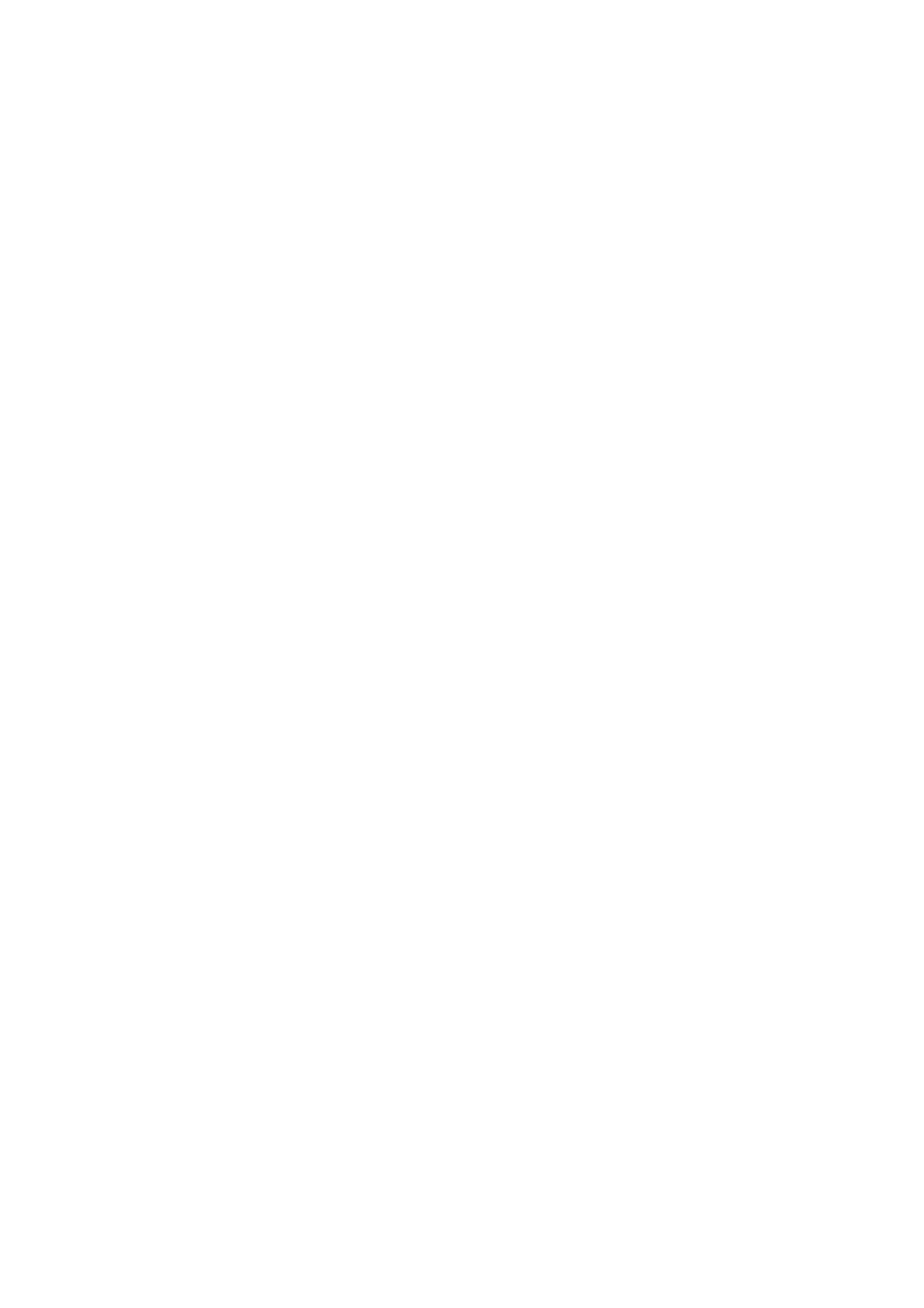First print



New South Wales

# **Fair Trading Amendment (Unfair Contract Terms) Bill 2010**

# **Contents**

|             |                                                                                                               | Page |
|-------------|---------------------------------------------------------------------------------------------------------------|------|
| $\mathbf 1$ | Name of Act                                                                                                   | 2    |
|             | Commencement                                                                                                  | 2    |
|             | Schedule 1 Amendment of Fair Trading Act 1987 No 68<br>Schedule 2 Consequential amendment of Contracts Review | 3    |
|             | Act 1980 No 16                                                                                                | 11   |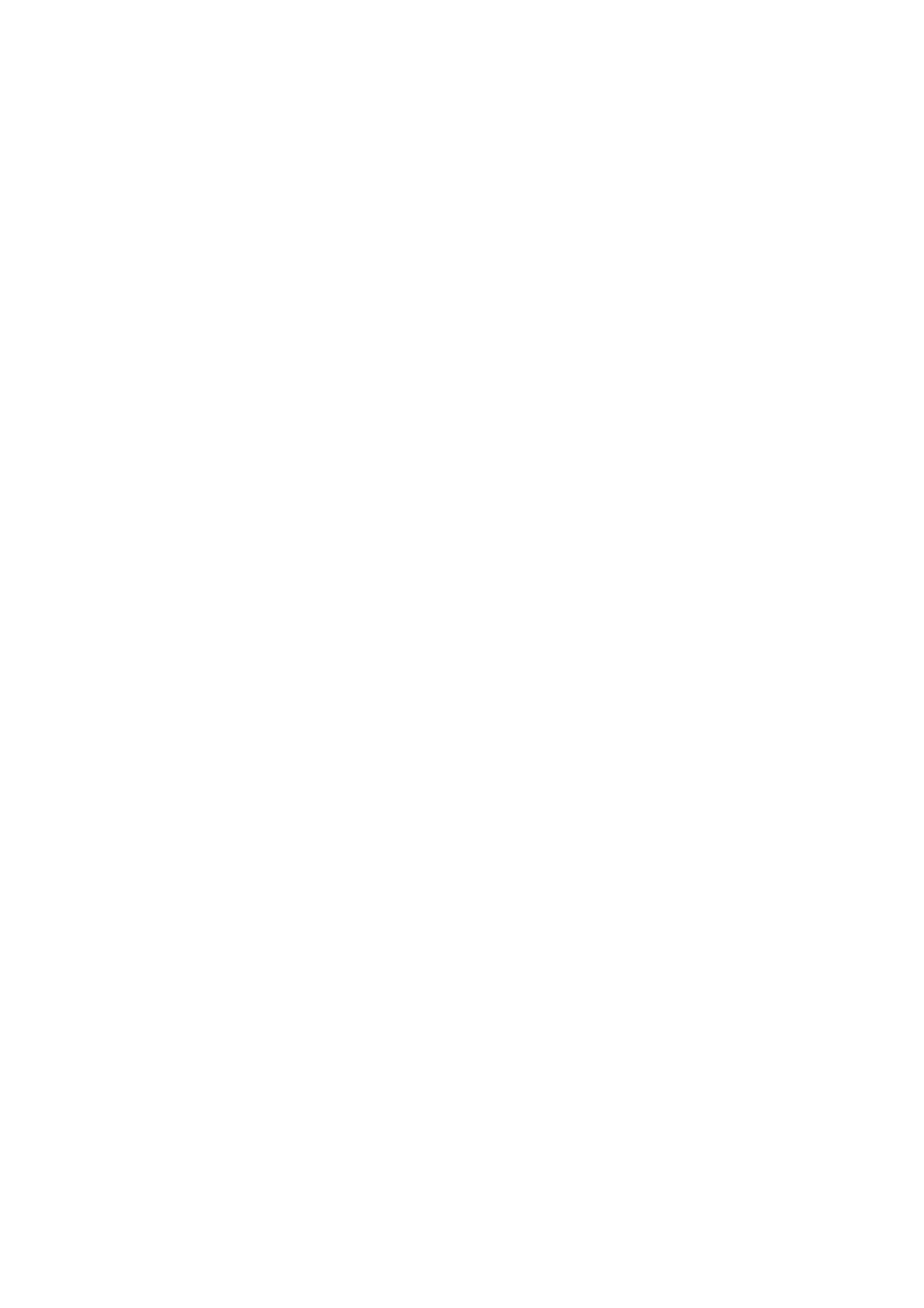

New South Wales

# **Fair Trading Amendment (Unfair Contract Terms) Bill 2010**

No , 2010

### **A Bill for**

An Act to amend the *Fair Trading Act 1987* with respect to unfair terms in standard form consumer contracts; and to make consequential amendments to the *Contracts Review Act 1980*.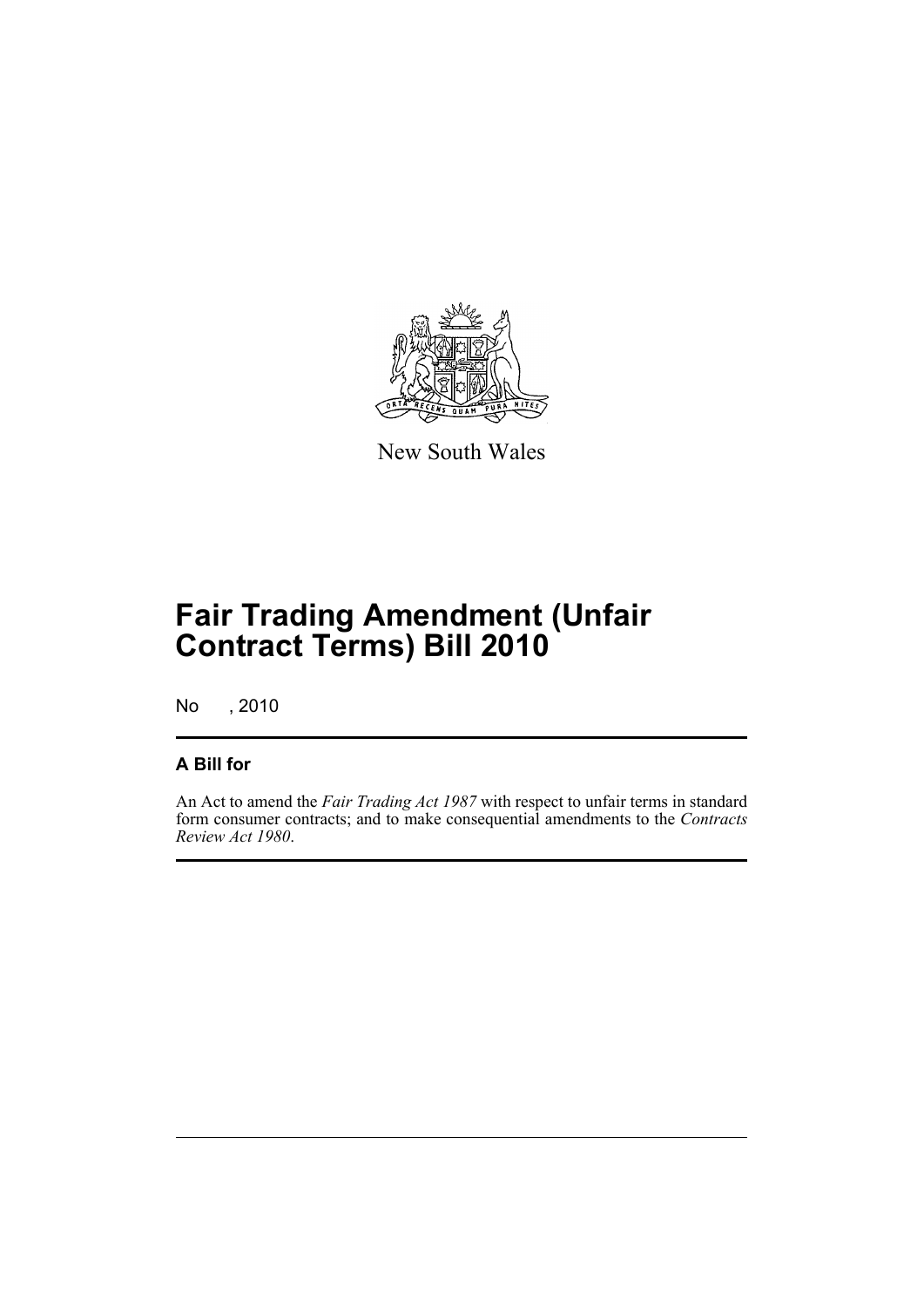<span id="page-7-1"></span><span id="page-7-0"></span>

| The Legislature of New South Wales enacts:                                  | 1             |
|-----------------------------------------------------------------------------|---------------|
| Name of Act                                                                 | $\mathcal{P}$ |
| This Act is the Fair Trading Amendment (Unfair Contract Terms)<br>Act 2010. | 3<br>4        |
| <b>Commencement</b>                                                         | 5             |
| This Act commences on a day or days to be appointed by proclamation.        | 6             |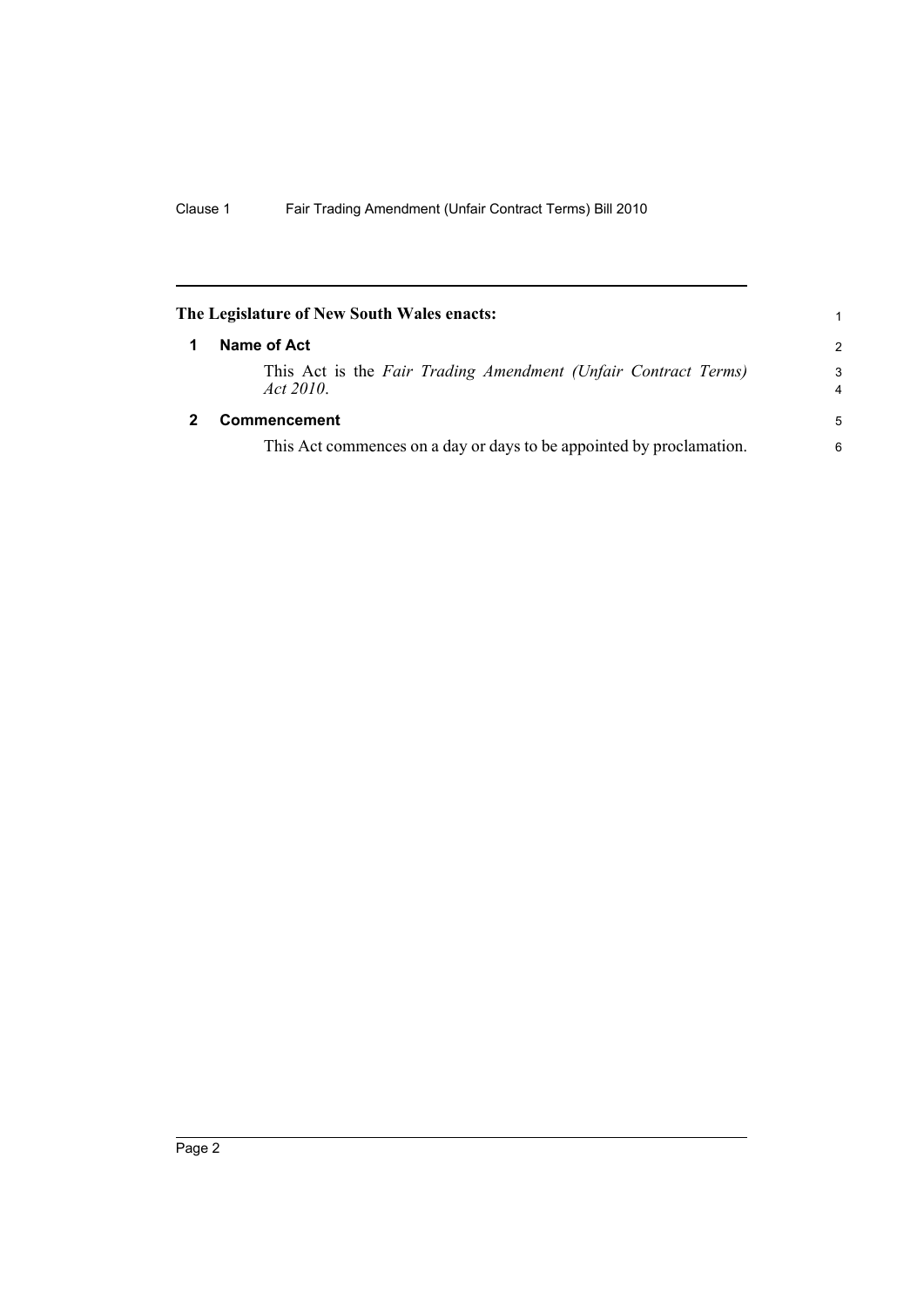Amendment of Fair Trading Act 1987 No 68 Schedule 1

<span id="page-8-0"></span>

|     | <b>Schedule 1</b> |     | <b>Amendment of Fair Trading Act 1987</b><br><b>No 68</b>                                                                                                                                                                                             | 1<br>$\overline{c}$ |
|-----|-------------------|-----|-------------------------------------------------------------------------------------------------------------------------------------------------------------------------------------------------------------------------------------------------------|---------------------|
| [1] | Part 5G           |     |                                                                                                                                                                                                                                                       | 3                   |
|     |                   |     | Insert after Part 5F:                                                                                                                                                                                                                                 | 4                   |
|     |                   |     | <b>Part 5G Unfair contract terms</b>                                                                                                                                                                                                                  | 5                   |
|     |                   |     | Note. The provisions of this Part are not limited or restricted by, and do not limit or<br>restrict the operation of, the provisions of the Contracts Review Act 1980. See<br>section 22 of the Contracts Review Act 1980 and section 89 of this Act. | 6<br>7<br>8         |
|     | 60ZC              |     | <b>Definitions</b>                                                                                                                                                                                                                                    | 9                   |
|     |                   |     | In this Part:                                                                                                                                                                                                                                         | 10                  |
|     |                   |     | <b>constitution</b> has the meaning given by the Corporations Act 2001<br>of the Commonwealth.                                                                                                                                                        | 11<br>12            |
|     |                   |     | <i>consumer contract</i> —see section 60ZD (3).                                                                                                                                                                                                       | 13                  |
|     |                   |     | rely on, in relation to a term of a consumer contract, includes the<br>following:                                                                                                                                                                     | 14<br>15            |
|     |                   |     | attempt to enforce the term,<br>(a)                                                                                                                                                                                                                   | 16                  |
|     |                   |     | attempt to exercise a right conferred, or purportedly<br>(b)<br>conferred, by the term,                                                                                                                                                               | 17<br>18            |
|     |                   |     | assert the existence of a right conferred, or purportedly<br>(c)<br>conferred, by the term.                                                                                                                                                           | 19<br>20            |
|     |                   |     | ship has the meaning given by the <i>Admiralty Act 1988</i> of the<br>Commonwealth.                                                                                                                                                                   | 21<br>22            |
|     |                   |     | <i>transparent</i> in relation to a term of a consumer contract—see<br>section $60ZE(3)$ .                                                                                                                                                            | 23<br>24            |
|     |                   |     | <i>unfair</i> in relation to a term of a consumer contract—see<br>section $60ZE(1)$ .                                                                                                                                                                 | 25<br>26            |
|     |                   |     | <i>upfront price</i> —see section $60ZG(2)$ .                                                                                                                                                                                                         | 27                  |
|     | 60ZD              |     | Unfair terms of consumer contracts                                                                                                                                                                                                                    | 28                  |
|     |                   | (1) | A term of a consumer contract is void if:                                                                                                                                                                                                             | 29                  |
|     |                   |     | the term is unfair, and<br>(a)                                                                                                                                                                                                                        | 30                  |
|     |                   |     | the contract is a standard form contract.<br>(b)                                                                                                                                                                                                      | 31                  |
|     |                   | (2) | The contract continues to bind the parties if it is capable of<br>operating without the unfair term.                                                                                                                                                  | 32<br>33            |
|     |                   | (3) | A <i>consumer contract</i> is a contract for:                                                                                                                                                                                                         | 34                  |
|     |                   |     | a supply of goods or services, or<br>(a)                                                                                                                                                                                                              | 35                  |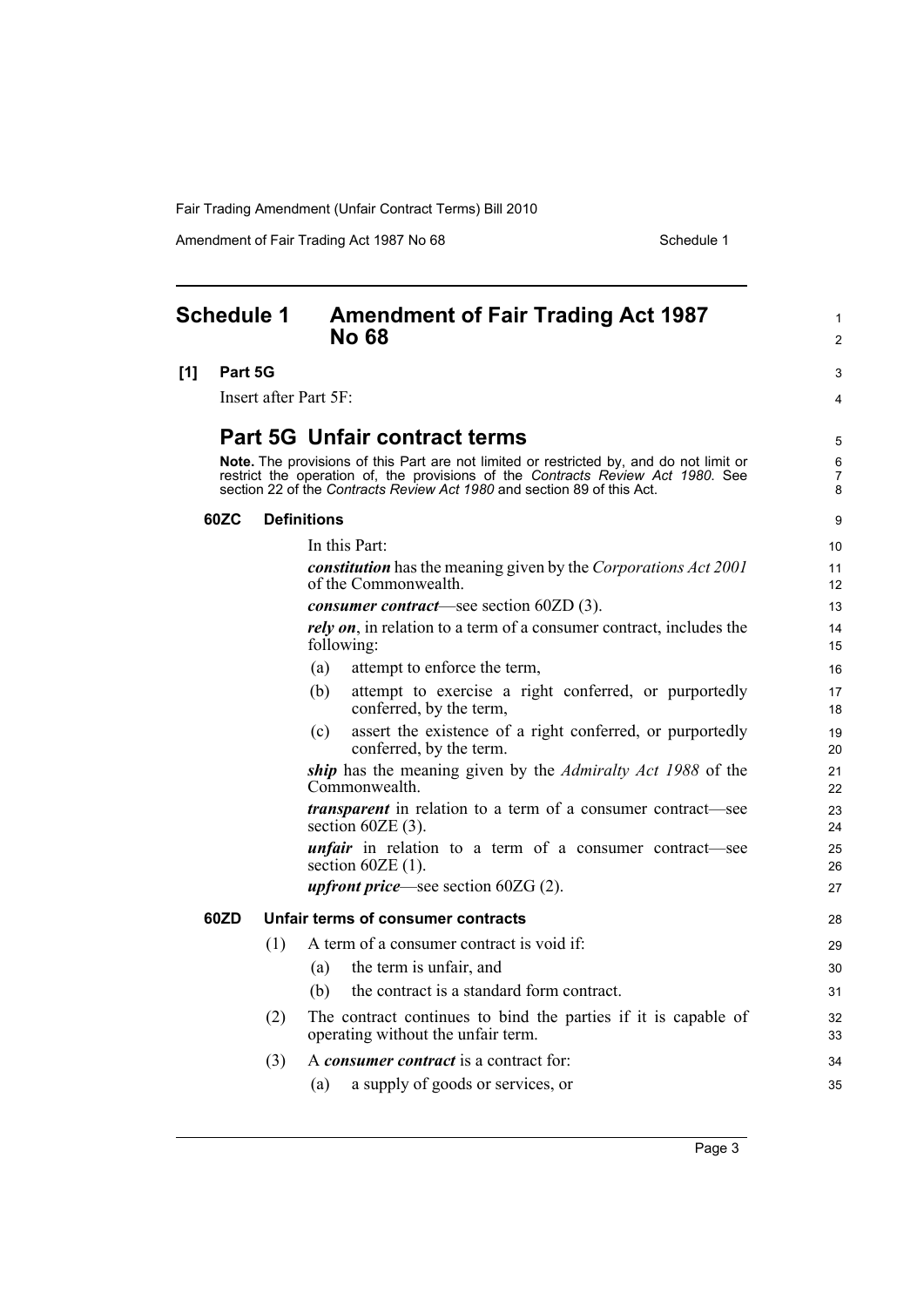(b) a sale or grant of an interest in land,

to an individual whose acquisition of the goods, services or interest is wholly or predominantly for personal, domestic or household use or consumption.

(4) A reference in subsection  $(3)$  (b) to the sale or grant of an interest in land is a reference to the sale or grant of an interest in land in trade or commerce.

#### **60ZE Meaning of unfair**

- (1) A term of a consumer contract is *unfair* if:
	- (a) it would cause a significant imbalance in the parties' rights and obligations arising under the contract, and
	- (b) it is not reasonably necessary in order to protect the legitimate interests of the party who would be advantaged by the term, and
	- (c) it would cause detriment (whether financial or otherwise) to a party if it were to be applied or relied on.
- (2) In determining whether a term of a consumer contract is unfair under subsection (1), a court or tribunal may take into account such matters as it thinks relevant, but must take into account the following:
	- (a) the extent to which the term is transparent,
	- (b) the contract as a whole.
- (3) A term is *transparent* if the term is:
	- (a) expressed in reasonably plain language, and
	- (b) legible, and
	- (c) presented clearly, and
	- (d) readily available to any party affected by the term.
- (4) For the purposes of subsection (1) (b), a term of a consumer contract is presumed not to be reasonably necessary in order to protect the legitimate interests of the party who would be advantaged by the term, unless that party proves otherwise.

#### **60ZF Examples of unfair terms**

- (1) Without limiting section 60ZE, the following are examples of the kinds of terms of a consumer contract that may be unfair:
	- (a) a term that permits, or has the effect of permitting, one party (but not another party) to avoid or limit performance of the contract,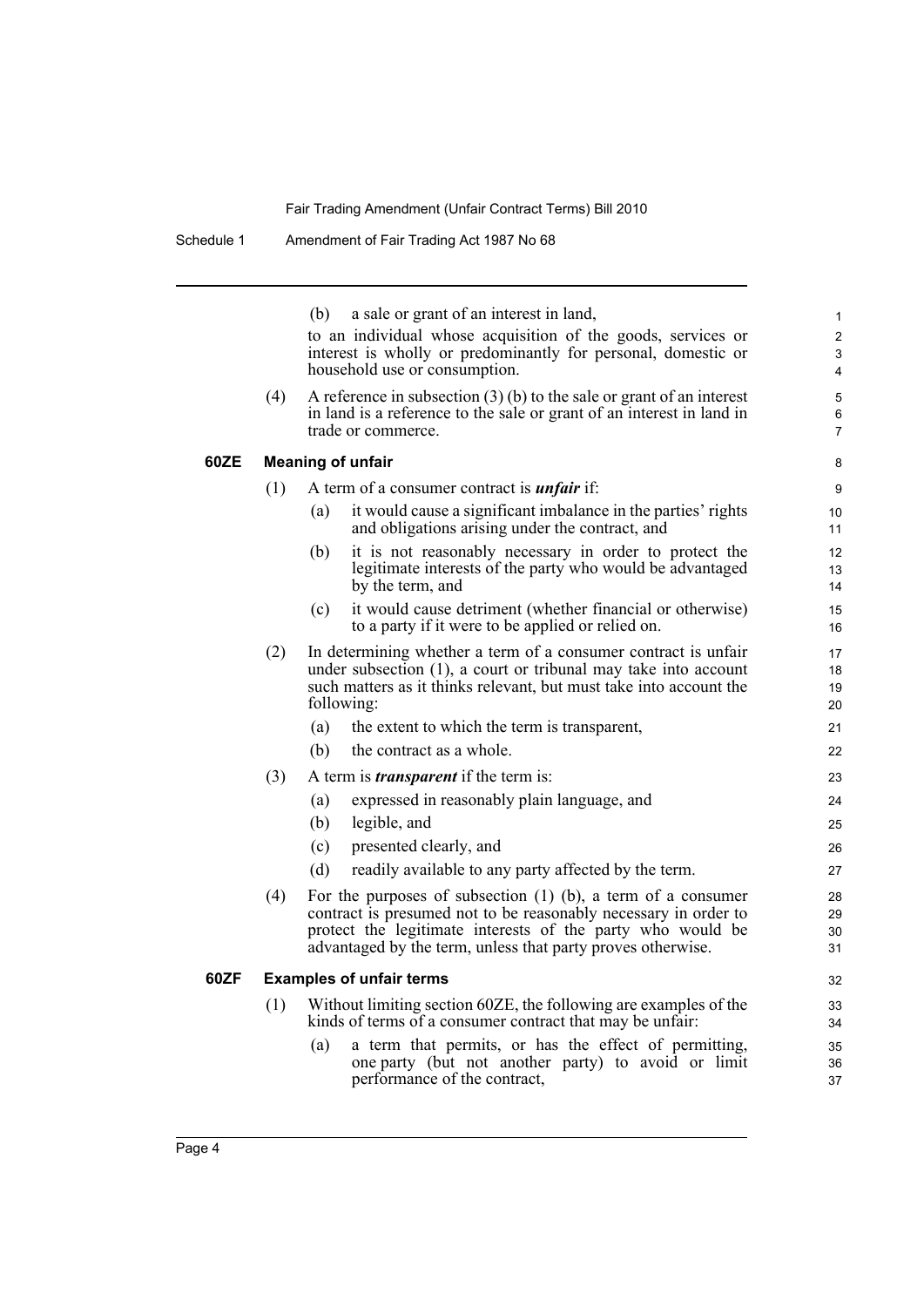Amendment of Fair Trading Act 1987 No 68 Schedule 1

| (b) |  |  |  |  | a term that permits, or has the effect of permitting,        |
|-----|--|--|--|--|--------------------------------------------------------------|
|     |  |  |  |  | one party (but not another party) to terminate the contract, |

- (c) a term that penalises, or has the effect of penalising, one party (but not another party) for a breach or termination of the contract,
- (d) a term that permits, or has the effect of permitting, one party (but not another party) to vary the terms of the contract,
- (e) a term that permits, or has the effect of permitting, one party (but not another party) to renew or not renew the contract,
- (f) a term that permits, or has the effect of permitting, one party to vary the upfront price payable under the contract without the right of another party to terminate the contract,
- (g) a term that permits, or has the effect of permitting, one party unilaterally to vary the characteristics of the goods or services to be supplied, or the interest in land to be sold or granted, under the contract,
- (h) a term that permits, or has the effect of permitting, one party unilaterally to determine whether the contract has been breached or to interpret its meaning,
- (i) a term that limits, or has the effect of limiting, one party's vicarious liability for its agents,
- (j) a term that permits, or has the effect of permitting, one party to assign the contract to the detriment of another party without that other party's consent,
- (k) a term that limits, or has the effect of limiting, one party's right to sue another party,
- (l) a term that limits, or has the effect of limiting, the evidence one party can adduce in proceedings relating to the contract,
- (m) a term that imposes, or has the effect of imposing, the evidential burden on one party in proceedings relating to the contract,
- (n) a term of a kind, or a term that has an effect of a kind, prescribed by the regulations.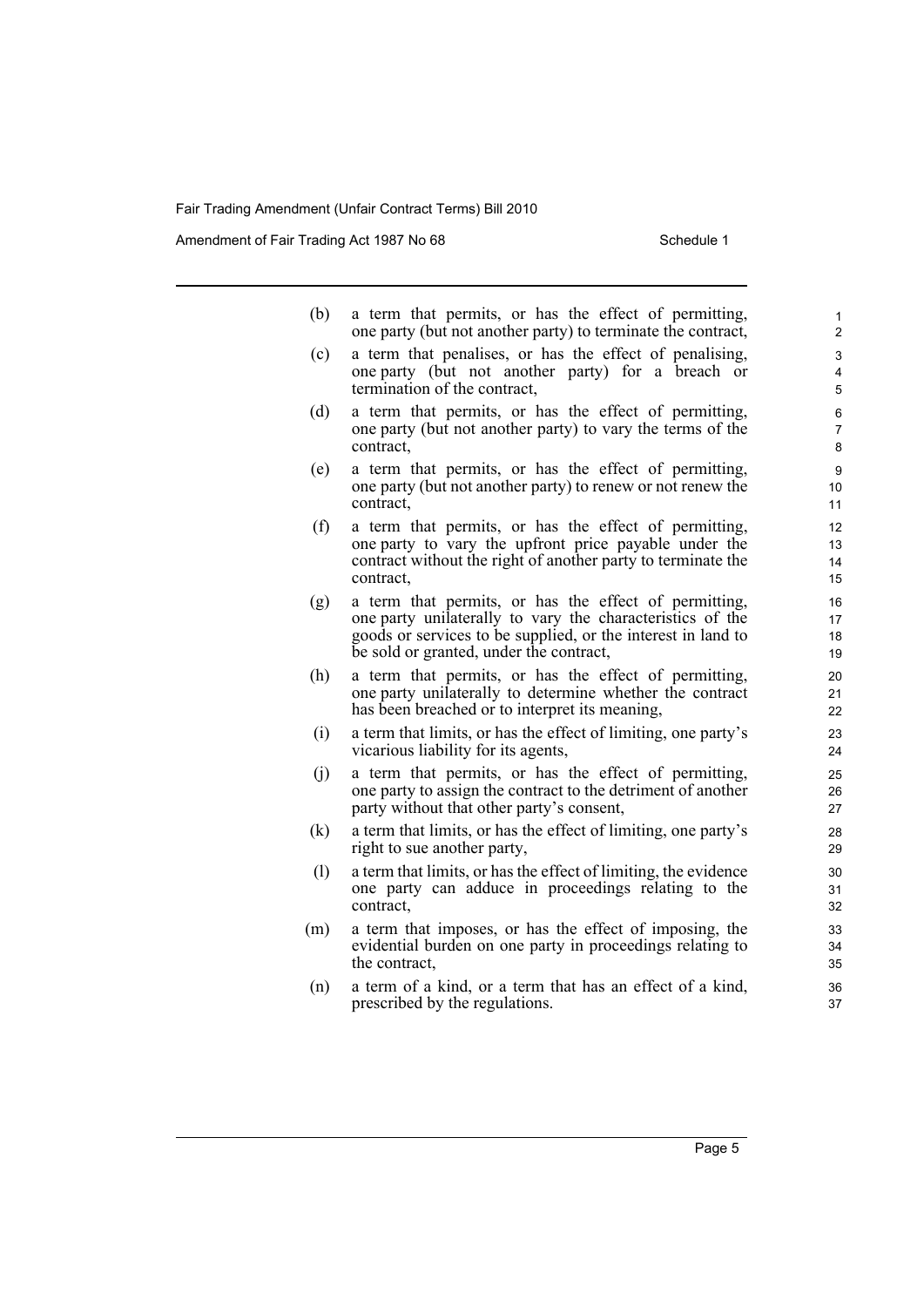Schedule 1 Amendment of Fair Trading Act 1987 No 68

|      | (2) | Before recommending the making of a regulation for the<br>purposes of subsection (1) (n) prescribing a kind of term, or a<br>kind of effect that a term has, the Minister must take into<br>consideration: | $\mathbf{1}$<br>$\overline{\mathbf{c}}$<br>3<br>4 |
|------|-----|------------------------------------------------------------------------------------------------------------------------------------------------------------------------------------------------------------|---------------------------------------------------|
|      |     | the detriment that a term of that kind would cause to<br>(a)<br>consumers, and                                                                                                                             | 5<br>6                                            |
|      |     | the impact on business generally of prescribing that kind of<br>(b)<br>term or effect, and                                                                                                                 | 7<br>8                                            |
|      |     | the public interest.<br>(c)                                                                                                                                                                                | 9                                                 |
| 60ZG |     | Terms that define main subject matter of consumer contracts etc<br>are unaffected                                                                                                                          | 10<br>11                                          |
|      | (1) | Section 60ZD does not apply to a term of a consumer contract to<br>the extent that, but only to the extent that, the term:                                                                                 | 12<br>13                                          |
|      |     | defines the main subject matter of the contract, or<br>(a)                                                                                                                                                 | 14                                                |
|      |     | sets the upfront price payable under the contract, or<br>(b)                                                                                                                                               | 15                                                |
|      |     | is a term required, or expressly permitted, by a law of the<br>(c)<br>Commonwealth or a State or Territory.                                                                                                | 16<br>17                                          |
|      | (2) | The <i>upfront price</i> payable under a consumer contract is the<br>consideration that:                                                                                                                   | 18<br>19                                          |
|      |     | is provided, or is to be provided, for the supply, sale or<br>(a)<br>grant under the contract, and                                                                                                         | 20<br>21                                          |
|      |     | is disclosed at or before the time the contract is entered<br>(b)<br>into,                                                                                                                                 | 22<br>23                                          |
|      |     | but does not include any other consideration that is contingent on<br>the occurrence or non-occurrence of a particular event.                                                                              | 24<br>25                                          |
| 60ZH |     | <b>Standard form contracts</b>                                                                                                                                                                             | 26                                                |
|      | (1) | If a party to a proceeding alleges that a contract is a standard form<br>contract, it is presumed to be a standard form contract unless<br>another party to the proceeding proves otherwise.               | 27<br>28<br>29                                    |
|      | (2) | In determining whether a contract is a standard form contract, a<br>court or tribunal may take into account such matters as it thinks<br>relevant, but must take into account the following:               | 30<br>31<br>32                                    |
|      |     | whether one of the parties has all or most of the bargaining<br>(a)<br>power relating to the transaction,                                                                                                  | 33<br>34                                          |
|      |     | whether the contract was prepared by one party before any<br>(b)<br>discussion relating to the transaction occurred between the<br>parties,                                                                | 35<br>36<br>37                                    |
|      |     |                                                                                                                                                                                                            |                                                   |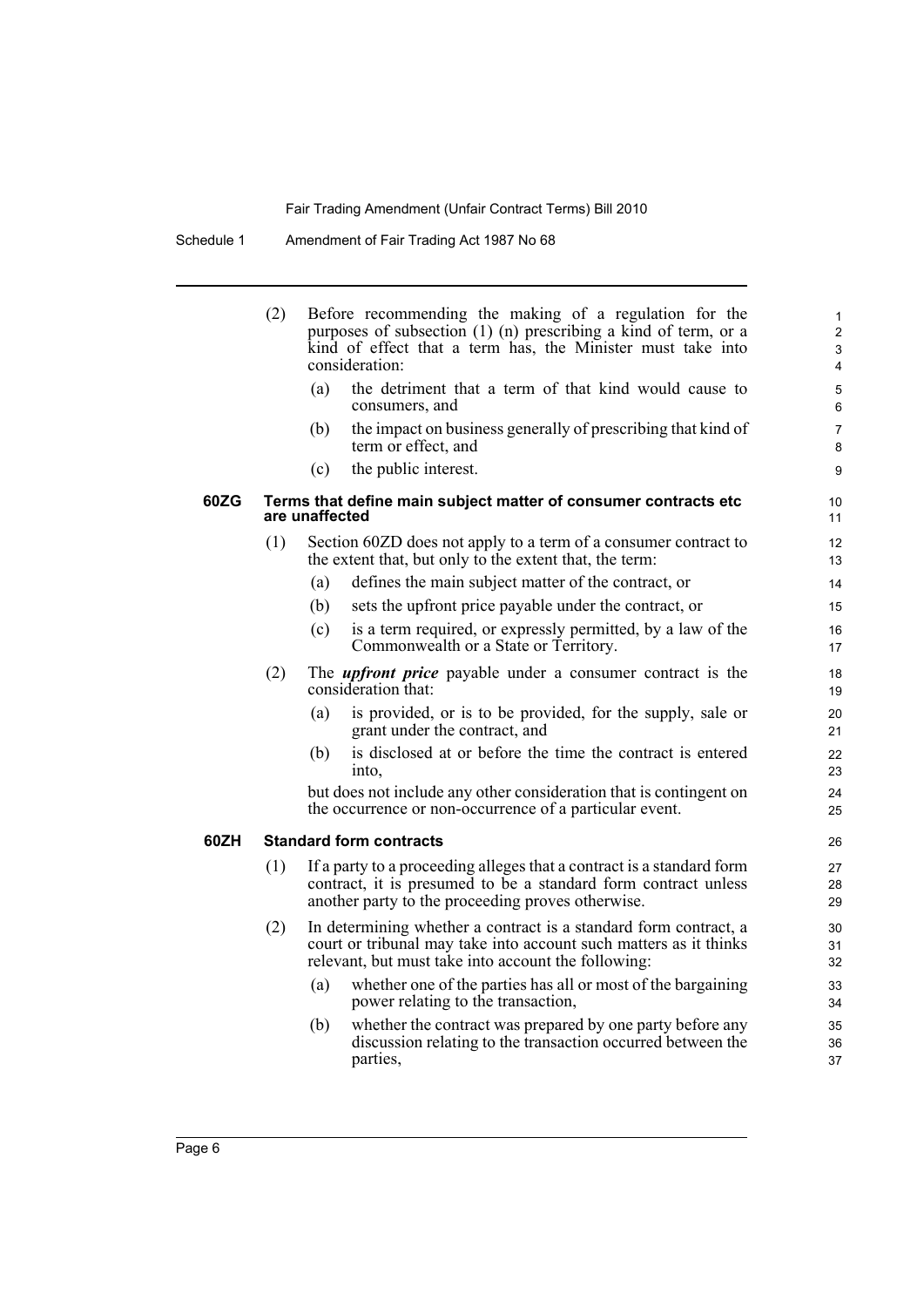Amendment of Fair Trading Act 1987 No 68 Schedule 1

|     |      |     | whether another party was, in effect, required either to<br>(c)<br>accept or reject the terms of the contract (other than the<br>terms referred to in section $60ZG(1)$ in the form in which<br>they were presented,                                                                                                                                      | $\mathbf{1}$<br>$\overline{2}$<br>$\mathsf 3$<br>4 |
|-----|------|-----|-----------------------------------------------------------------------------------------------------------------------------------------------------------------------------------------------------------------------------------------------------------------------------------------------------------------------------------------------------------|----------------------------------------------------|
|     |      |     | (d)<br>whether another party was given an effective opportunity<br>to negotiate the terms of the contract that were not the<br>terms referred to in section $60ZG(1)$ ,                                                                                                                                                                                   | $\mathbf 5$<br>$\,6\,$<br>$\overline{7}$           |
|     |      |     | whether the terms of the contract (other than the terms<br>(e)<br>referred to in section $60ZG(1)$ take into account the<br>specific characteristics of another party or the particular<br>transaction,                                                                                                                                                   | 8<br>9<br>10<br>11                                 |
|     |      |     | (f)<br>any other matter prescribed by the regulations.                                                                                                                                                                                                                                                                                                    | 12                                                 |
|     | 60ZI |     | Contracts to which this Part does not apply                                                                                                                                                                                                                                                                                                               | 13                                                 |
|     |      | (1) | This Part does not apply to:                                                                                                                                                                                                                                                                                                                              | 14                                                 |
|     |      |     | a contract of marine salvage or towage, or<br>(a)                                                                                                                                                                                                                                                                                                         | 15                                                 |
|     |      |     | (b)<br>a charterparty of a ship, or                                                                                                                                                                                                                                                                                                                       | 16                                                 |
|     |      |     | a contract for the carriage of goods by ship.<br>(c)                                                                                                                                                                                                                                                                                                      | 17                                                 |
|     |      | (2) | Without limiting subsection $(1)$ $(c)$ , the reference in that<br>paragraph to a contract for the carriage of goods by ship includes<br>a reference to any contract covered by a sea carriage document<br>within the meaning of the amended Hague Rules referred to in<br>section 7 (1) of the Carriage of Goods by Sea Act 1991 of the<br>Commonwealth. | 18<br>19<br>20<br>21<br>22<br>23                   |
|     |      | (3) | This Part does not apply to a contract that is the constitution of a<br>company, managed investment scheme or other kind of body.                                                                                                                                                                                                                         | 24<br>25                                           |
| [2] |      |     | <b>Section 61 Interpretation</b>                                                                                                                                                                                                                                                                                                                          | 26                                                 |
|     |      |     | Insert at the end of the section:                                                                                                                                                                                                                                                                                                                         | 27                                                 |
|     |      | (2) | A reference in this Part to a contravention of Part 5G (or a<br>provision of that Part) is a reference to applying or relying on, or<br>purporting to apply or rely on, a term of a consumer contract that<br>the Supreme Court has declared under section 64B to be an unfair<br>term.                                                                   | 28<br>29<br>30<br>31<br>32                         |
|     |      | (3) | In this section:                                                                                                                                                                                                                                                                                                                                          | 33                                                 |
|     |      |     | <i>consumer contract</i> has the same meaning as it has in Part 5G.                                                                                                                                                                                                                                                                                       | 34                                                 |
|     |      |     | <i>rely on</i> , in relation to a consumer contract, has the same meaning<br>as it has in Part 5G.                                                                                                                                                                                                                                                        | 35<br>36                                           |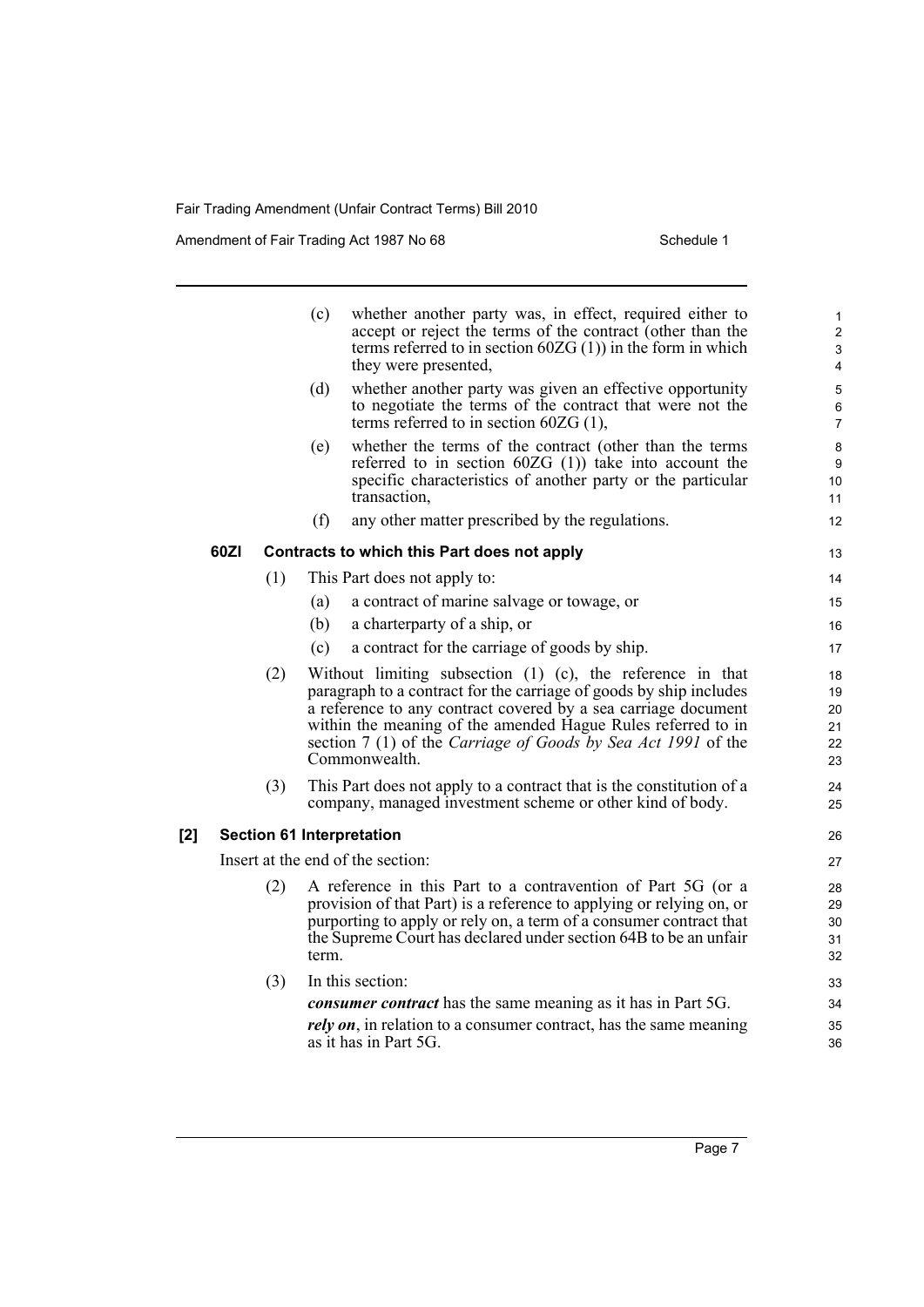Schedule 1 Amendment of Fair Trading Act 1987 No 68

| [3] |     |                    | Section 62 Offences against this Act                    |                                                                                                                                                                                                                                                                                                                                                                                                                                                                                                                                                  | 1                                      |
|-----|-----|--------------------|---------------------------------------------------------|--------------------------------------------------------------------------------------------------------------------------------------------------------------------------------------------------------------------------------------------------------------------------------------------------------------------------------------------------------------------------------------------------------------------------------------------------------------------------------------------------------------------------------------------------|----------------------------------------|
|     |     |                    |                                                         | Insert "or Part 5G" after "60Y" in section 62 (1).                                                                                                                                                                                                                                                                                                                                                                                                                                                                                               | $\overline{2}$                         |
| [4] |     | <b>Section 64B</b> |                                                         |                                                                                                                                                                                                                                                                                                                                                                                                                                                                                                                                                  | 3                                      |
|     |     |                    | Insert after section 64A:                               |                                                                                                                                                                                                                                                                                                                                                                                                                                                                                                                                                  | 4                                      |
|     | 64B |                    |                                                         | Declarations by Supreme Court concerning unfair contract terms                                                                                                                                                                                                                                                                                                                                                                                                                                                                                   | 5                                      |
|     |     | (1)                | a standard form contract is unfair.                     | The Supreme Court may, on an application made under<br>subsection (2), declare that a term of a consumer contract that is                                                                                                                                                                                                                                                                                                                                                                                                                        | $\,6\,$<br>$\overline{7}$<br>8         |
|     |     | (2)                |                                                         | An application for a declaration may be made only by the<br>Director-General or, with the leave of the Supreme Court, by a<br>party to a consumer contract that is a standard form contract.<br>Note. Section 86 enables the Minister to intervene in proceedings<br>brought before the Supreme Court under this Act.                                                                                                                                                                                                                            | 9<br>10<br>11<br>12<br>13              |
|     |     | (3)                | Court orders otherwise.                                 | A declaration made under this section that a particular term of a<br>consumer contract that is a standard form contract is unfair binds<br>all parties to consumer contracts of that kind, unless the Supreme                                                                                                                                                                                                                                                                                                                                    | 14<br>15<br>16<br>17                   |
|     |     | (4)                | This section does not:                                  |                                                                                                                                                                                                                                                                                                                                                                                                                                                                                                                                                  | 18                                     |
|     |     |                    | (a)<br>declarations, or                                 | limit any other power of the Supreme Court to make                                                                                                                                                                                                                                                                                                                                                                                                                                                                                               | 19<br>20                               |
|     |     |                    | (b)<br>unfair.                                          | prevent a party to a consumer contract that is a standard<br>form contract from bringing proceedings in a court or<br>tribunal of competent jurisdiction for relief in respect of a<br>term of a consumer contract that is void because it is                                                                                                                                                                                                                                                                                                    | 21<br>22<br>23<br>24<br>25             |
|     |     |                    |                                                         | Note Section 60ZD provides that an unfair term in a consumer contract<br>that is a standard form contract is void, although the contract continues<br>to bind the parties if it is capable of operating without the unfair term. If<br>a contract claim in relation to a consumer contract containing such an<br>unfair term is brought before a court or tribunal (such as the Consumer,<br>Trader and Tenancy Tribunal) having jurisdiction to deal with the claim,<br>the court or tribunal will be required to treat the term as being void. | 26<br>27<br>28<br>29<br>30<br>31<br>32 |
|     |     | (5)                | that Part.                                              | Words and expressions used in this section that are defined for<br>the purposes of Part 5G have the same meanings as they have in                                                                                                                                                                                                                                                                                                                                                                                                                | 33<br>34<br>35                         |
| [5] |     |                    | <b>Section 65 Injunctions</b>                           |                                                                                                                                                                                                                                                                                                                                                                                                                                                                                                                                                  | 36                                     |
|     |     |                    | Insert ", $5G$ " after " $5F$ " in section $65(1)(a)$ . |                                                                                                                                                                                                                                                                                                                                                                                                                                                                                                                                                  | 37                                     |
|     |     |                    |                                                         |                                                                                                                                                                                                                                                                                                                                                                                                                                                                                                                                                  |                                        |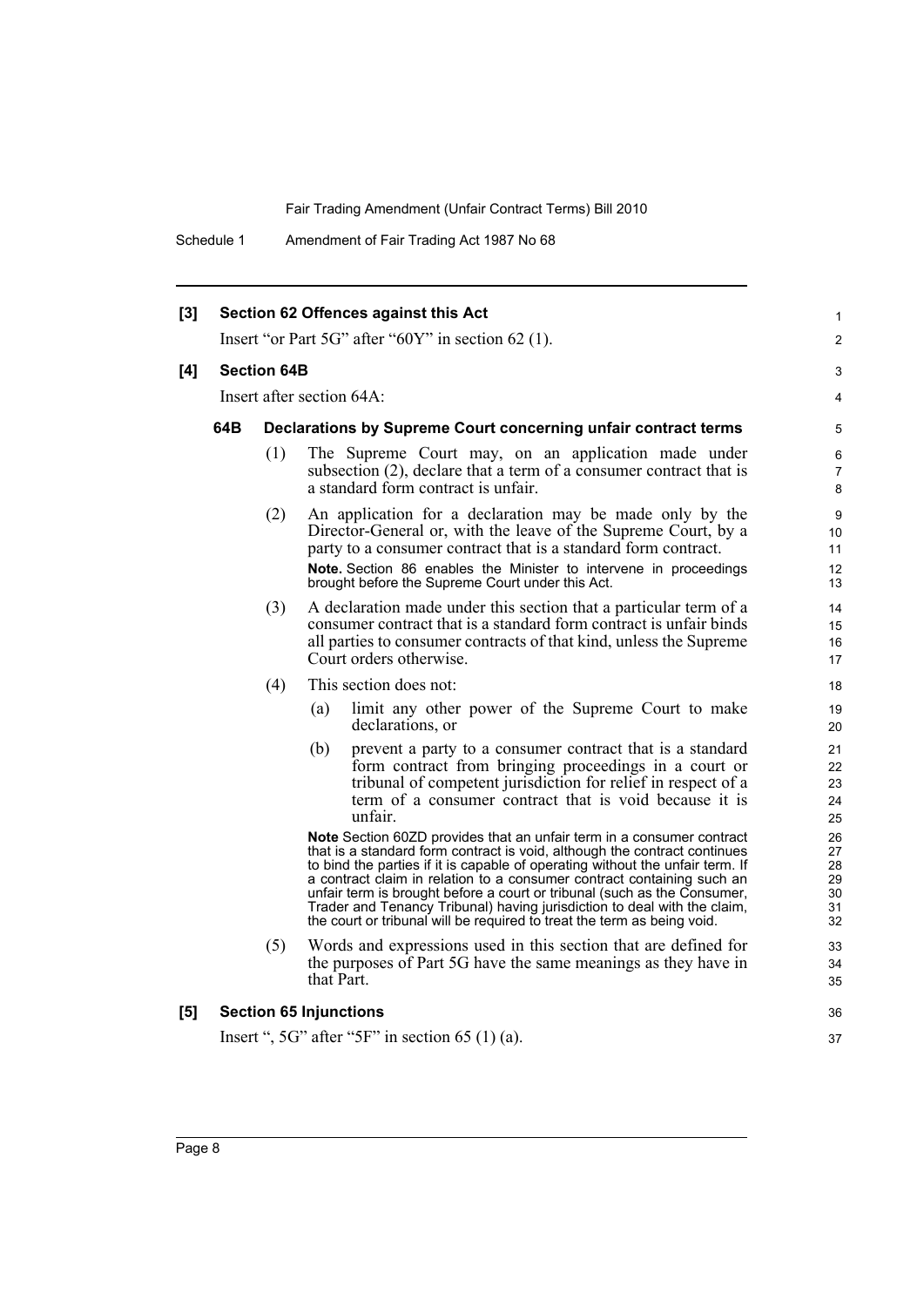Amendment of Fair Trading Act 1987 No 68 Schedule 1

| [6]    | <b>Section 66 Other injunctions</b>                                                                                                                                                                            | 1              |
|--------|----------------------------------------------------------------------------------------------------------------------------------------------------------------------------------------------------------------|----------------|
|        | Insert ", $5G$ " after " $5F$ " in section 66 (1) (a) (i).                                                                                                                                                     | $\overline{c}$ |
| [7]    | Section 66A Show cause action may be taken by Director-General                                                                                                                                                 | 3              |
|        | Insert "other than Part 5G" after "this Act" in the definition of <i>unlawful</i><br><i>conduct</i> in section 66A $(1)$ .                                                                                     | 4<br>5         |
| [8]    | Section 67 Order to disclose information or publish advertisement                                                                                                                                              | 6              |
|        | Insert ", 5G" after "5F".                                                                                                                                                                                      | 7              |
| [9]    | <b>Section 68 Actions for damages</b>                                                                                                                                                                          | 8              |
|        | Omit "or 5F" from section 68 (1). Insert instead ", 5F or 5G".                                                                                                                                                 | 9              |
| $[10]$ | Section 69 Finding in proceedings to be evidence                                                                                                                                                               | 10             |
|        | Omit "or 5F". Insert instead ", 5F or 5G".                                                                                                                                                                     | 11             |
| $[11]$ | <b>Section 72 Other orders</b>                                                                                                                                                                                 | 12             |
|        | Insert ", 5G" after "5F" where secondly occurring in section 72 (1).                                                                                                                                           | 13             |
| $[12]$ | Section 72 (2) and (3)                                                                                                                                                                                         | 14             |
|        | Insert ", 5G" after "5F" wherever occurring.                                                                                                                                                                   | 15             |
| $[13]$ | <b>Section 72 (4)</b>                                                                                                                                                                                          | 16             |
|        | Insert ", 5G" after "5F" where secondly occurring.                                                                                                                                                             | 17             |
| $[14]$ | <b>Section 86A Public warning statements</b>                                                                                                                                                                   | 18             |
|        | Insert "(including the use of terms that are or may be unfair in consumer<br>contracts that are standard form contracts within the meaning of Part 5G)"<br>after "business practices" in section $86A(1)(c)$ . | 19<br>20<br>21 |
| $[15]$ | Section 89 Saving of rights and remedies                                                                                                                                                                       | 22             |
|        | Insert at the end of section $89(1)$ :                                                                                                                                                                         | 23             |
|        | Note. See also section 22 of the Contracts Review Act 1980.                                                                                                                                                    | 24             |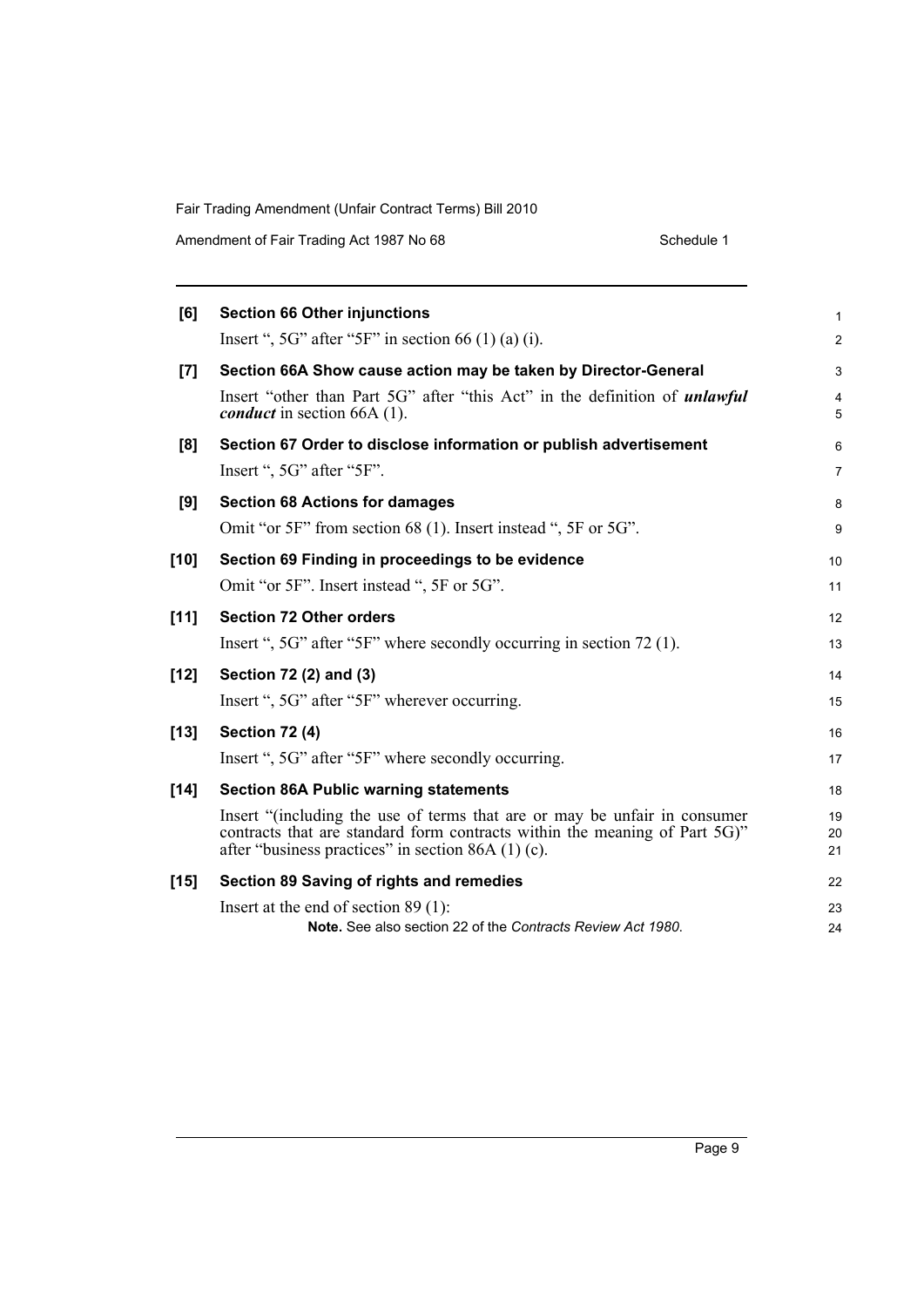Schedule 1 Amendment of Fair Trading Act 1987 No 68

| $[16]$ | <b>Schedule 5 Savings and transitional provisions</b> |                                                         |                                                                                                                                                                                                                                                                                                                                               |                               |  |  |  |  |
|--------|-------------------------------------------------------|---------------------------------------------------------|-----------------------------------------------------------------------------------------------------------------------------------------------------------------------------------------------------------------------------------------------------------------------------------------------------------------------------------------------|-------------------------------|--|--|--|--|
|        |                                                       | Insert after clause 11H:                                |                                                                                                                                                                                                                                                                                                                                               |                               |  |  |  |  |
|        | 111                                                   | Fair Trading Amendment (Unfair Contract Terms) Act 2010 | 3                                                                                                                                                                                                                                                                                                                                             |                               |  |  |  |  |
|        |                                                       | (1)                                                     | Part 5G (as inserted by the Fair Trading Amendment (Unfair<br><i>Contract Terms) Act 2010</i> ) applies to a contract entered into on<br>or after the day on which that Part commences (the<br>commencement day).                                                                                                                             | 4<br>5<br>6<br>$\overline{7}$ |  |  |  |  |
|        |                                                       | (2)                                                     | Except as provided by subclauses $(3)$ – $(5)$ , Part 5G does not apply<br>to a contract entered into before the commencement day.                                                                                                                                                                                                            | 8<br>9                        |  |  |  |  |
|        |                                                       | (3)                                                     | If a contract is renewed on or after the commencement day,<br>Part 5G applies to the contract as renewed, on and from the day<br>( <i>the renewal day</i> ) on which the renewal takes effect, in relation<br>to conduct that occurs on or after the renewal day.                                                                             | 10<br>11<br>12<br>13          |  |  |  |  |
|        |                                                       | (4)                                                     | If a term of the contract is varied on or after the commencement<br>day and subclause (3) has not already applied in relation to the<br>contract, Part 5G applies to the term as varied, on and from the<br>day (the variation day) on which the variation takes effect, in<br>relation to conduct that occurs on or after the variation day. | 14<br>15<br>16<br>17<br>18    |  |  |  |  |
|        |                                                       | (5)                                                     | If subclause $(4)$ applies to a term of a contract, sections $60ZD(2)$<br>and 60ZH (as inserted by the Fair Trading Amendment (Unfair<br>Contract Terms) Act 2010) apply to the contract.                                                                                                                                                     | 19<br>20<br>21                |  |  |  |  |
| $[17]$ | Schedule 5, clause 12                                 |                                                         |                                                                                                                                                                                                                                                                                                                                               |                               |  |  |  |  |
|        |                                                       |                                                         | Insert at the end of clause $12(1)$ :                                                                                                                                                                                                                                                                                                         | 23                            |  |  |  |  |
|        |                                                       |                                                         | Fair Trading Amendment (Unfair Contract Terms) Act 2010                                                                                                                                                                                                                                                                                       | 24                            |  |  |  |  |